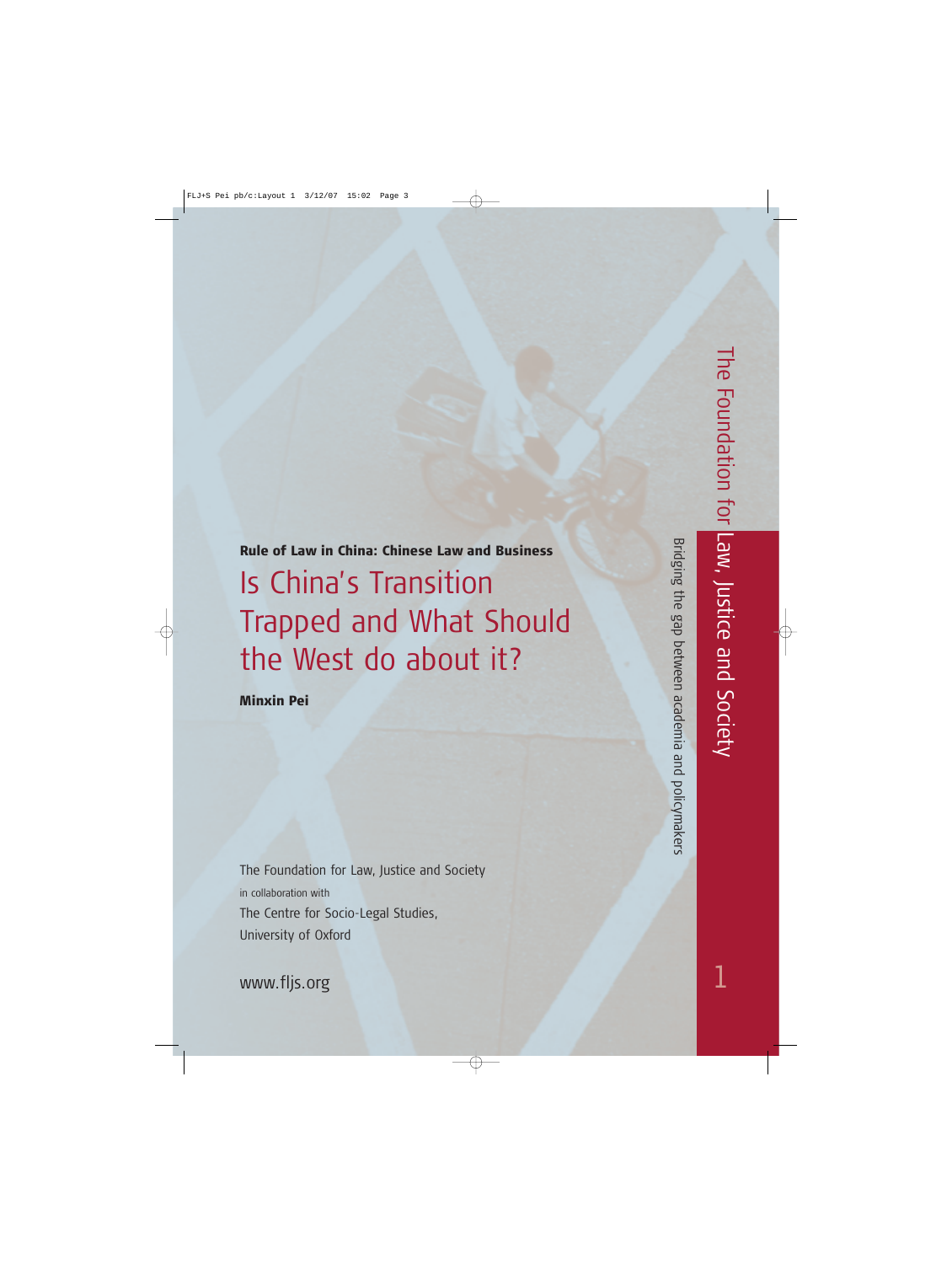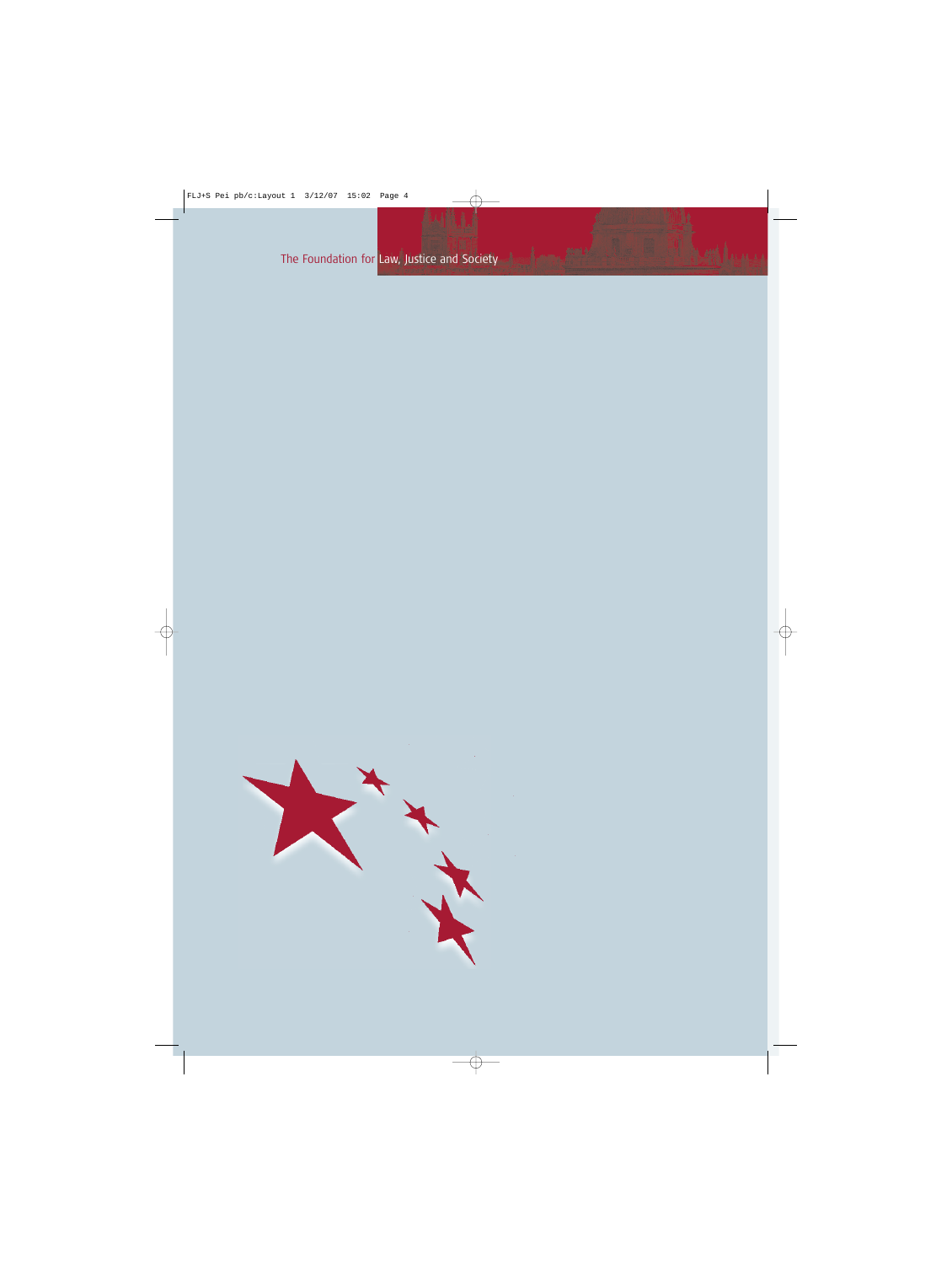# Executive Summary

- After nearly three decades of economic reform, China's transition to a full market economy and liberal democratic political system, which those believing in the linkage between economic modernization and democracy had hoped for, appears to have stalled.
- The country's ruling party, the Chinese Communist Party, has demonstrated a remarkable capacity to resist democratic change. The strategy of gradual economic reform, heralded by many as a superior approach to transforming state socialism, has failed to remove the state's presence from key sectors, whilst incurring high transition costs. Widespread corruption indicates that the Chinese state may no longer be developmental in nature, but predatory.
- This policy brief attempts to challenge three popular views on China:
	- Firstly, it contends that it is the political calculation of the ruling elites, rather than the process of modernization, that determines the pace of political liberalization. By examining how Chinese ruling elites view political reform and adapt to socio-economic change, it argues that economic growth can retard political liberalization in the short term.
- Secondly, the brief argues that the imperative to preserve the political monopoly of a oneparty system overrides the desire for a fully marketized economy; and determines the strategy of economic reform. This perspective provides an understanding as to why the Chinese government has opted for gradualism in reform, and why such a process has enabled the ruling elites to protect the most critical economic sectors from market competition.
- Thirdly, instead of fostering a developmental state, the combination of one-party rule and semi-finished economic reform creates fertile conditions for local ruling elites to engage in decentralized predation, undermining governance and creating systemic risks.
- In conclusion, such 'partial reform equilibrium' is ultimately unsustainable. But it is impossible to predict how China can break out of this 'transition trap'. The international community must reexamine its assumptions about China's future. It must be prepared for the consequences of deteriorating governance and rising social strife caused by China's trapped transition.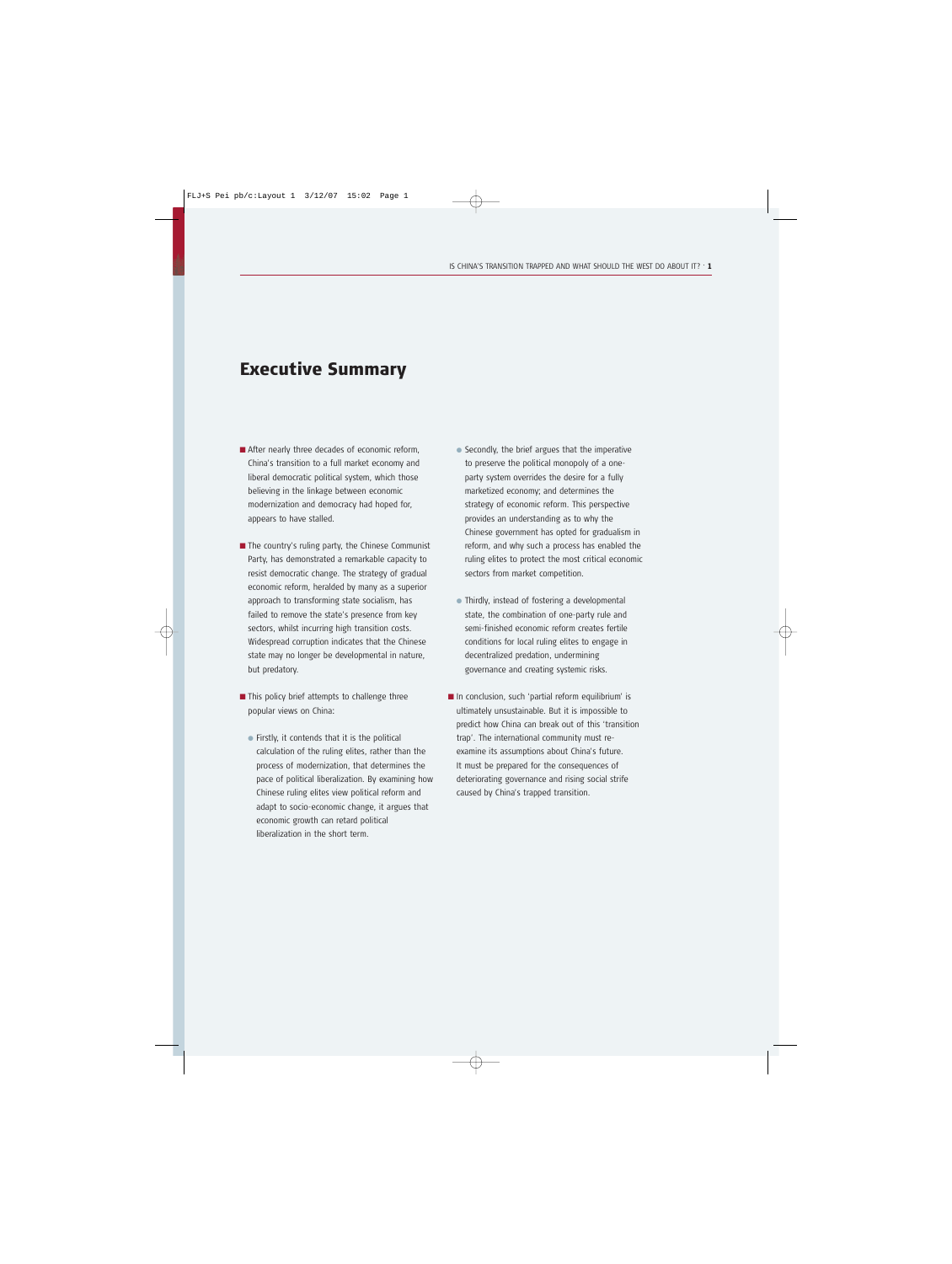# Is China's Transition Trapped and What Should the West do about it?

As China's economic reforms enter their fourth decade, Western analysts have grown increasingly divided in their assessments of the country's future prospects. Certainly, in the past three decades, China has proved many doomsayers wrong. Instead of buckling under the strains of economic growth and social dislocation, China has prospered. But China's apparent economic success has not laid to rest debates about the country's future. Generally speaking, four perspectives evaluate the future trajectory of China.

# *One country, four perspectives Liberal evolution*

The first and perhaps dominant perspective, of which China is a prime example to many observers, may be called 'liberal evolution'. By this process, economic changes eventually lead to the emergence of rule-based market institutions and political democratization. China is repeating the 'East Asian model' of development in South Korea, Taiwan, and Thailand that has proved its efficacy in economic growth and eventual democratization.<sup>1</sup>

Thus, some economists and analysts cite China's progress in financial sector reforms, the restructuring of state-owned enterprises, the de-collectivization of agriculture and the establishment of various regulatory institutions as evidence that China is

moving toward a market economy underpinned by robust state institutions.<sup>2</sup>

In the political realm, some observers have also detected movement towards a more liberal political order.<sup>3</sup> Three factors are cited as having provided the momentum for political change. Firstly, bottom-up pressures from a citizenry, economically better-off and increasingly conscious of its rights, have forced the authoritarian Chinese system to become more responsive and accountable.<sup>4</sup> Secondly, through reducing the role of the state and introducing new technologies of communication, economic reform and modernization have created more public space and allowed greater press freedom, societal autonomy and alternative forms of political participation.<sup>5</sup> Thirdly, top-down institutional reforms initiated by the regime, however limited they have been, have contributed to institutional pluralism, the rule of law, and grass-roots democracy.

2. The most representative works arguing this position include: Naughton, B. (1995) *Growing out of the Plan: Chinese Economic Reform, 1978-1993*. Cambridge: Cambridge University Press. Yang, D. (2004) *Remaking the Chinese Leviathan: Market Transition and the Politics of Governance in China*. Palo Alto: Stanford University Press.

3. Ogden, S. (2002) *Inklings of Democracy in China*. Cambridge (MA): Harvard University Press.

4. Goldman, M. (2005) *From Comrades to Citizens: The Struggle for Political Rights in China*. Cambridge (MA): Harvard University Press. Li, L. and O'Brien, K. (2006) *Rightful Resistance in China*.

Cambridge: Cambridge University Press.

Perry, E. and Selden, M. (eds) (2003) *Chinese Society: Change, Conflict, and Resistance*. London: Routledge.

5. Zhao, Y. (1998) *Media, Market and Democracy in China: Between the Party Line and the Bottom Line*. Champaign (Ill): University of Illinois Press.

Shi, T. (1997) *Political Participation in Beijing*. Cambridge (MA): Harvard University Press.

Davis, D. et al. (eds) (1995) *Urban Spaces in Contemporary China: The Potential for Autonomy and Community in Post-Mao China*. Cambridge: Cambridge University Press.

The World Bank (1993) *The East Asian Miracle: Economic Growth and Public Policy*. Oxford: Oxford University Press.

<sup>1.</sup> On the 'East Asian model', the best works are:

Wade, R. (1992) *Governing the Market: Economic Theory and the Role of Government in East Asian Industrialization*. Princeton: Princeton University Press.

Peerenboom, R. (2007) *China Modernizes: Threat to the West or Model for the Rest?* Oxford: Oxford University Press.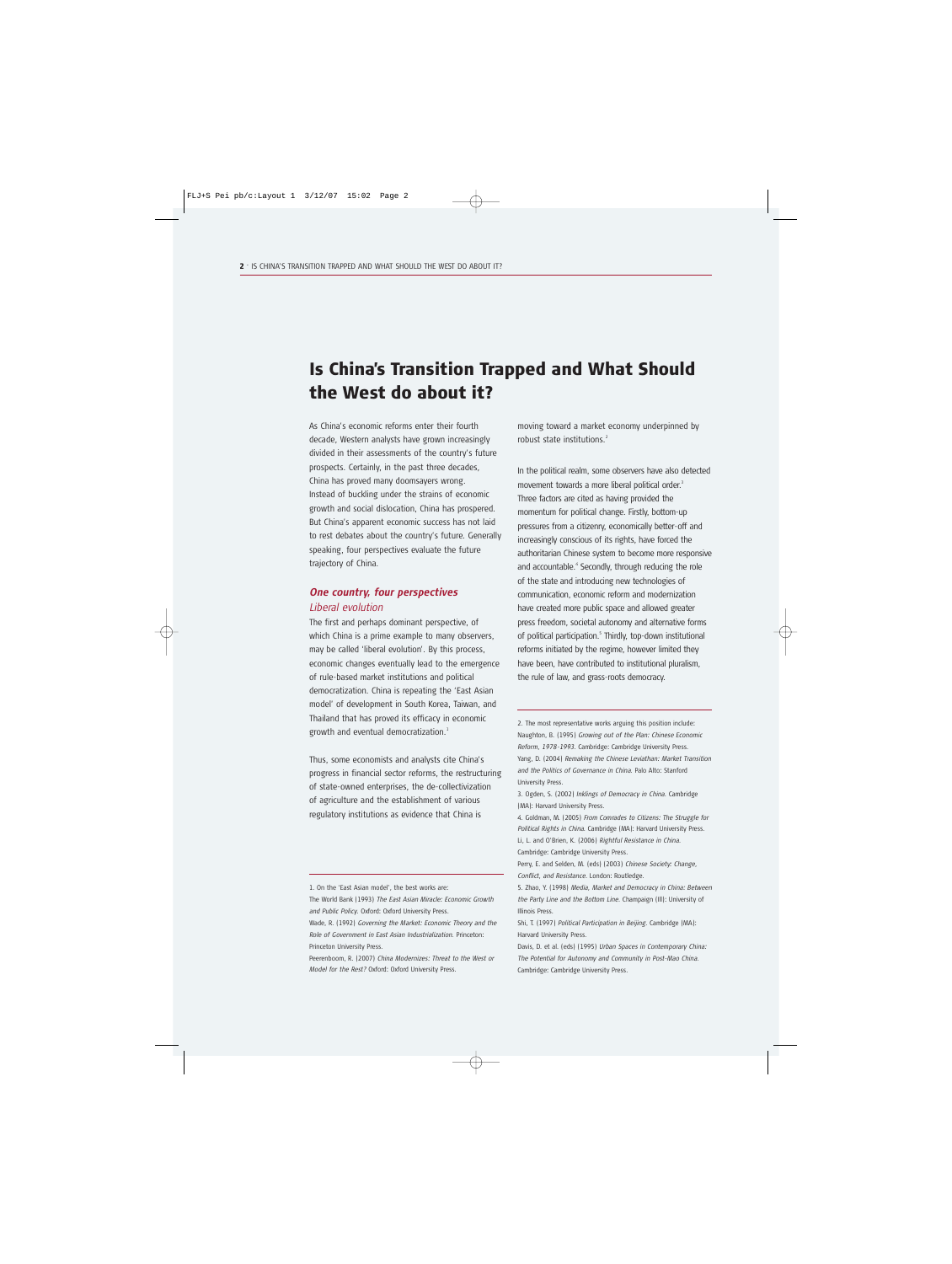These reforms have yet to turn China into a democracy; but they have laid institutional foundations for future progress. In particular, three specific institutional initiatives have been singled out as representing regime-sponsored political reform: the strengthening of the legislative branch, legal reform, and village elections.<sup>6</sup> These positive developments have even led some observers to predict the inevitability of democracy in China.<sup>7</sup>

### *Authoritarian resilience*

The second perspective may be called 'authoritarian resilience'. Proponents of this perspective are more sceptical of sanguine assumptions about the inevitability of political liberalization induced by economic progress. Instead of seeing a future of liberal democracy in China, this small group of analysts believes in the theory of authoritarian adaptation and resilience. Based on the perspective of resilient authoritarianism, it is unlikely that China will evolve into a liberal democracy. Instead, the current rule of the Chinese Communist Party (CCP) will endure, because the ruling party has acquired adaptive skills and greater institutional capacity for political survival.

In particular, scholars who see resilient authoritarian rule in China identify three important trends as indicative of the CCP's growing adaptive skills and political capacity. Firstly, they argue that the CCP has successfully overcome the most difficult challenge for all authoritarian parties: the question of succession. The party has developed and consolidated rules for selecting, training, and promoting elites. In addition, through homogenizing political socialization and a

perspective have little influence in the academic community, they frequently attract much media

attention. Contradicting both perspectives of liberal evolution and resilient authoritarianism, the 'imminent collapse' perspective focuses on the political decay, moral bankruptcy, rising social unrest, erosion of state authority, and financial distress within the Chinese system. Analysts who examine China from this perspective believe that the CCP is too corrupt to regain its lost political legitimacy, or

Secondly, the party has successfully co-opted new social elites, especially the urban intelligentsia and private entrepreneurs, two social groups commonly regarded as gravediggers of authoritarian rule. Such co-optation has broadened the social base of support for the CCP, while depriving potential anti-regime movements of essential counter-elites.<sup>9</sup> Thirdly, the party has exploited nationalist sentiments within the Chinese population to strengthen its own political legitimacy. As a result, with its original Marxist–Leninist ideology all but bankrupt, the party has found a new source of political legitimacy, especially among the younger and better educated urban generation.

The third perspective is shared by a tiny minority of China observers who think that CCP rule is in danger of 'imminent collapse'. Although proponents of this

#### *Imminent collapse*

8. Nathan, A. J. (2003) 'Authoritarian resilience'. In *Journal of Democracy* 14:1, January.

Naughton, B. J. and DaIi, L. Yang (eds) (2004) *Holding China Together: Diversity and National Integration in the Post-Deng Era*. Cambridge: Cambridge University Press.

9. Dickson, B. (2003) *Red Capitalists in China: The Party, Private Entrepreneurs, and Prospects for Political Change.* Cambridge: Cambridge University Press.

<sup>6.</sup> Peerenboom, R. (2002) *China's Long March toward Rule of Law*. Cambridge: Cambridge University Press.

Tanner, M. S. (1999) *The Politics of Lawmaking in Post-Mao China: Institutions, Processes and Democratic Prospects.* Cambridge: Cambridge University Press.

Diamond, L. and Myers, R. (eds) (2001) *Elections and Democracy in Greater China*. Oxford: Oxford University Press.

<sup>7.</sup> Gilley, B. (2004) *China's Democratic Future: How it Will Happen and Where it Will Lead*. New York: Columbia University Press.

preference for technocracy, the party also boasts a well-educated and technically capable bureaucracy, skilled in problem-solving. As a result, the party today has achieved an unprecedented unity of the elite and technocratic competence.<sup>8</sup>

Li, C. (2001) *China's Leaders: The New Generation*. Lanham (MD): Rowman and Littlefield.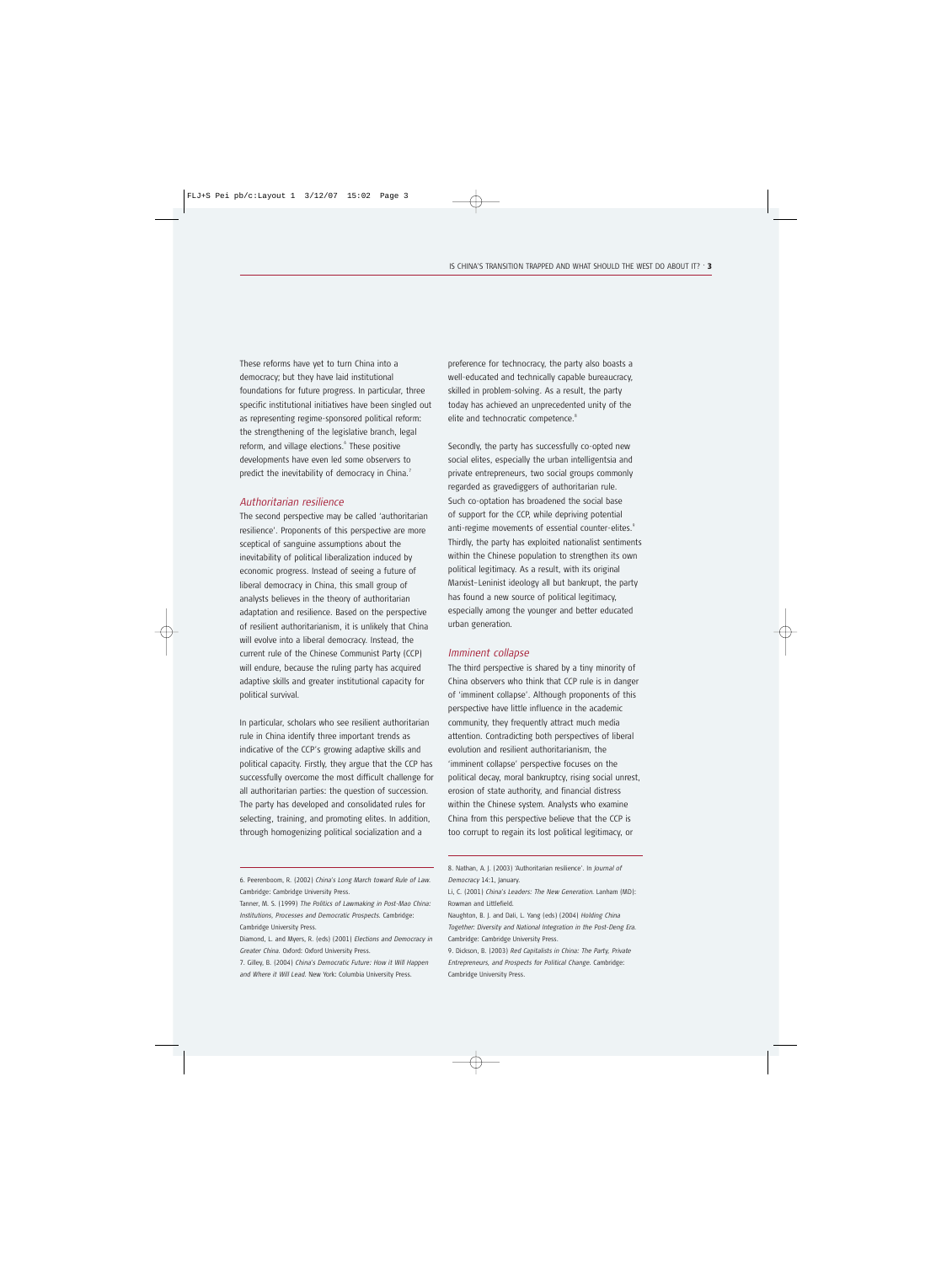to manage China's enormous domestic challenges. Despite its outward strengths, the ruling party is too brittle to survive a major political or economic shock.<sup>10</sup>

### *Authoritarian stagnation*

The fourth perspective, which may be called 'authoritarian stagnation', is most comprehensively developed in this author's *China's Trapped* Transition: The limits of developmental autocracy,<sup>11</sup> rejecting the optimistic and deterministic assumptions of the liberal evolution perspective. The ruling elites are unlikely to willingly surrender power as long as they reinvigorate their legitimacy with ostensibly superior performance; increasing economic resources also allow the autocratic regime to co-opt new social elites and preempt anti-regime social movements. To some extent, the perspective of 'authoritarian stagnation' shares the view about the adaptive capacity of the CCP found in the 'resilient authoritarianism' perspective; both agreeing that the ruling party has learned to adapt to the social and political consequences of rapid economic change, especially by adopting new and more effective tactics of control and repression.

However, the 'authoritarian stagnation' perspective fundamentally disagrees with the view that Chinese authoritarian rule is 'resilient'. It may be resilient only in terms of suppressing anti-regime forces. But the authoritarian rulers are inherently incapable of restraining the predatory behaviour of the lowerlevel elites in the system, who enjoy unprecedented discretionary power and a near total lack of accountability.

11. Harvard University Press (2006).

The self-destructive dynamics of predatory authoritarianism pose the most lethal threat to the long-term survival of the CCP. Indeed, many of the familiar pathologies in the Chinese political and economic systems are rooted in the predatory nature of the ruling regime. Today, such pathologies are manifested in numerous social problems, such as environmental decay, rising inequality, declining state capacity, and the emergence of local mafia states. To the extent that autocratic elites lack institutional mechanisms to contain decentralization predation, no authoritarian regime can maintain its resilience.

The 'authoritarian stagnation' perspective also differs from that of 'imminent collapse' in that it holds that current ruling elites still enjoy an overwhelming preponderance of power vis-à-vis any potential challengers. The Chinese state controls a vast apparatus of internal repression that has demonstrated impressive capabilities in suppressing, containing, and preventing large-scale organized opposition or protest movements. At the same time, strong economic momentum, derived from China's high savings, openness to trade, mass labour migration, and societal entrepreneurship, are likely to offset the growth-dampening effects of the bad governance and systemic inefficiency of the current regime. Therefore, on balance, as the more likely outcome, the 'authoritarian stagnation' perspective forecasts a gradual dissipation of vigour and momentum, rather than sudden collapse.

#### *Is China's transition trapped?*

These four perspectives are not merely theoretical discussions among academics. They inform policy and have consequential implications. This section analyzes why the 'authoritarian stagnation' perspective may fit the Chinese reality better than the three other contending theories.

The central thesis of authoritarian stagnation is that China's transition from a quasi-totalitarian political system and state socialist economy to a liberal democracy and market economy has lost momentum; and is trapped in a 'partial reform equilibrium'. During this intermediate stage of reform, while a

<sup>10.</sup> Chang, G. (2001) *The Coming Collapse of China*. London: Random House.

Goldstone, J. (1995) 'The Coming Chinese Collapse'. In *Foreign Policy*, Summer.

Schell, O. (2002) 'Red herring: Special Report: China – The Coming Collapse', November 7.

Waldron, A. (1995) 'After Deng the Deluge'. In *Foreign Affairs*, September/October.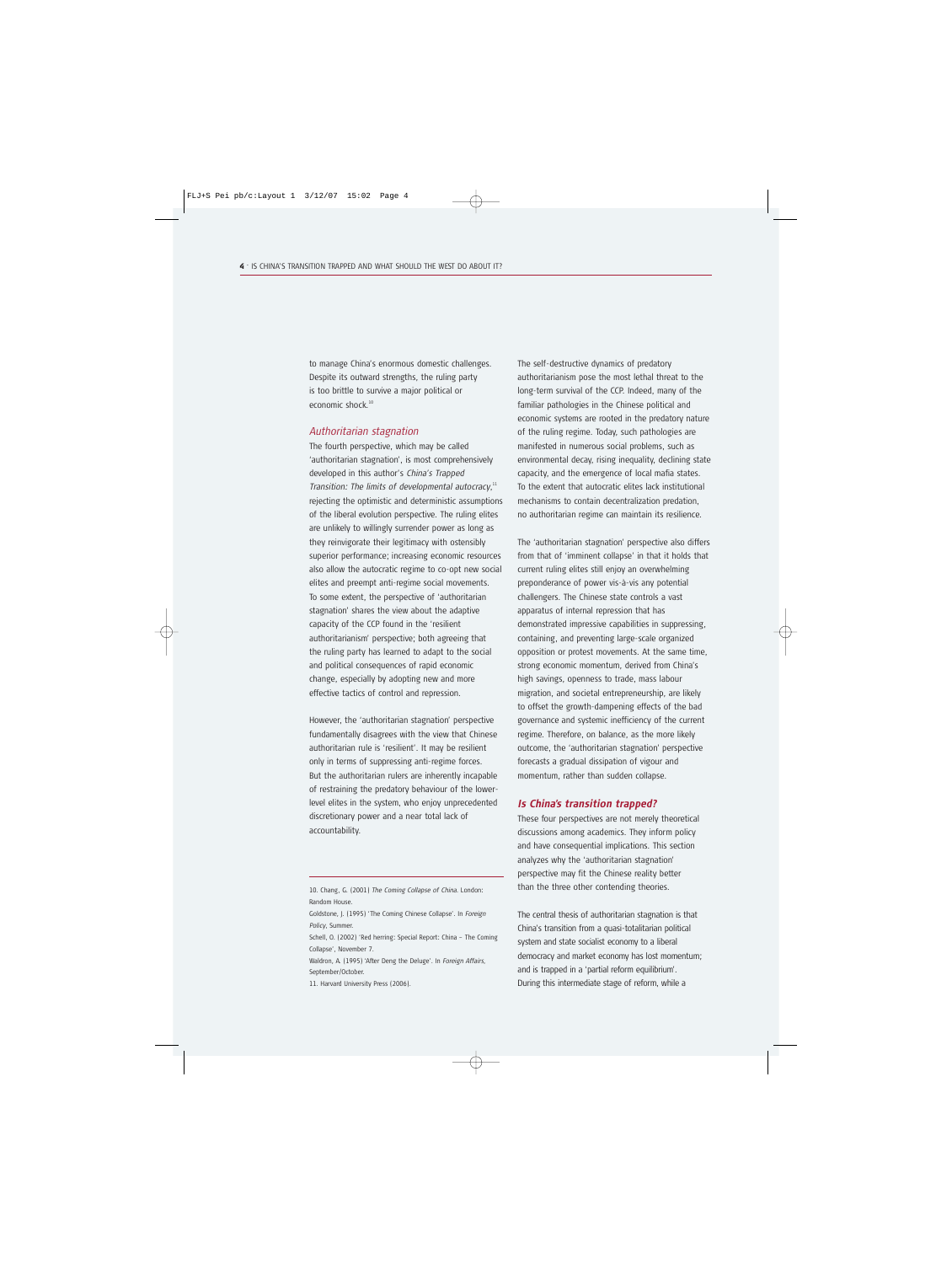reversal of previous reforms is unlikely since the ruling elites themselves benefit from partial reforms, undertaking new and more radical reforms, especially political ones, is impossible, because reforms will undermine the power and privileges of the ruling elites.

This pessimistic perspective is based on three insights derived from the theories of democratic transition, economic reform, and the state. In the literature on democratic transition, modernization theory has provided a useful guide to the economic and social conditions under which societies become democratic. Choice theory posits that the political calculus of the ruling elites determines when societies become democratic. Thus, it is a more powerful tool for understanding why some societies become democratic, while others do not, at the same level of economic development. Choice theory fundamentally contradicts the unidirectional optimism of modernization or 'liberal evolution' theories.

According to the choice perspective, economic development will not necessarily bring democratic change, so long as the ruling elites have the will and capacity to resist such change. To the extent that ruling elites remain determined to preserve authoritarian rule, economic development may actually provide these elites with the resources to neutralize the political effects of rapid socio-economic change. Through learning and adaptation, authoritarian ruling elites can tap into the growing financial resources of the state to strengthen their repressive capacity and co-opt emerging social elites. The result is economic development without democratization.

Choice theory also helps us understand the political calculation behind the decision of the ruling elites to engage in economic reform; and their strategies in pursuing such reforms. While mainstream theories of economic transition focus on the maximization of efficiency gains under political constraints, choice theory directs attention to the authoritarian regime's overriding imperative to preserve political power during economic transition. The maximization of efficiency gains undercuts the ruling elites' ability to

preserve political power; and choice theory posits that ruling elites would readily sacrifice efficiency gains, in order to maintain their political monopoly.

Under such conditions, economic reform must assume the form of gradualism, since such a course of action maximizes the ability of the ruling elites to keep the economic foundations of their political monopoly from being eroded or destroyed by market reforms. The implications of this insight do not bode well for the prospects of gradual economic reform under authoritarian rule. Autocratic rulers prefer a semireformed and inefficient economic system, optimized to preserve their power, to pursuing genuine marketoriented reforms that would undermine their power base. As a result, economic reform will inevitably fall into a 'partial reform equilibrium'.

The theory of the predatory state sheds the last light on how a political and economic transition process may become trapped. The theory of the developmental state ignores the predatory instincts of authoritarian ruling elites. It takes as given such elites' desires to promote economic development as a means of regime survival. The literature on the predatory state, however, questions such sanguine assumptions about the state. $12$  During economic and political transitions, the misalignment in interests between the state and its agents may increase due to higher uncertainty about the viability of the regime, decentralization of property rights, new exit options, and weakening organizational norms.

These factors are likely to exacerbate principal-agent problems, giving rise to decentralized predation. Once a transitional process encounters decentralized predation, corruption becomes impossible to control. Resources are systematically diverted into the pockets of individual state agents, most of whom are engaged in a collusive alliance: the optimal survival strategy in decentralized authoritarian regimes, in which vertical accountability is extremely weak due

12. Olson, M. (2000) *Power and Prosperity*. New York: Basic Books.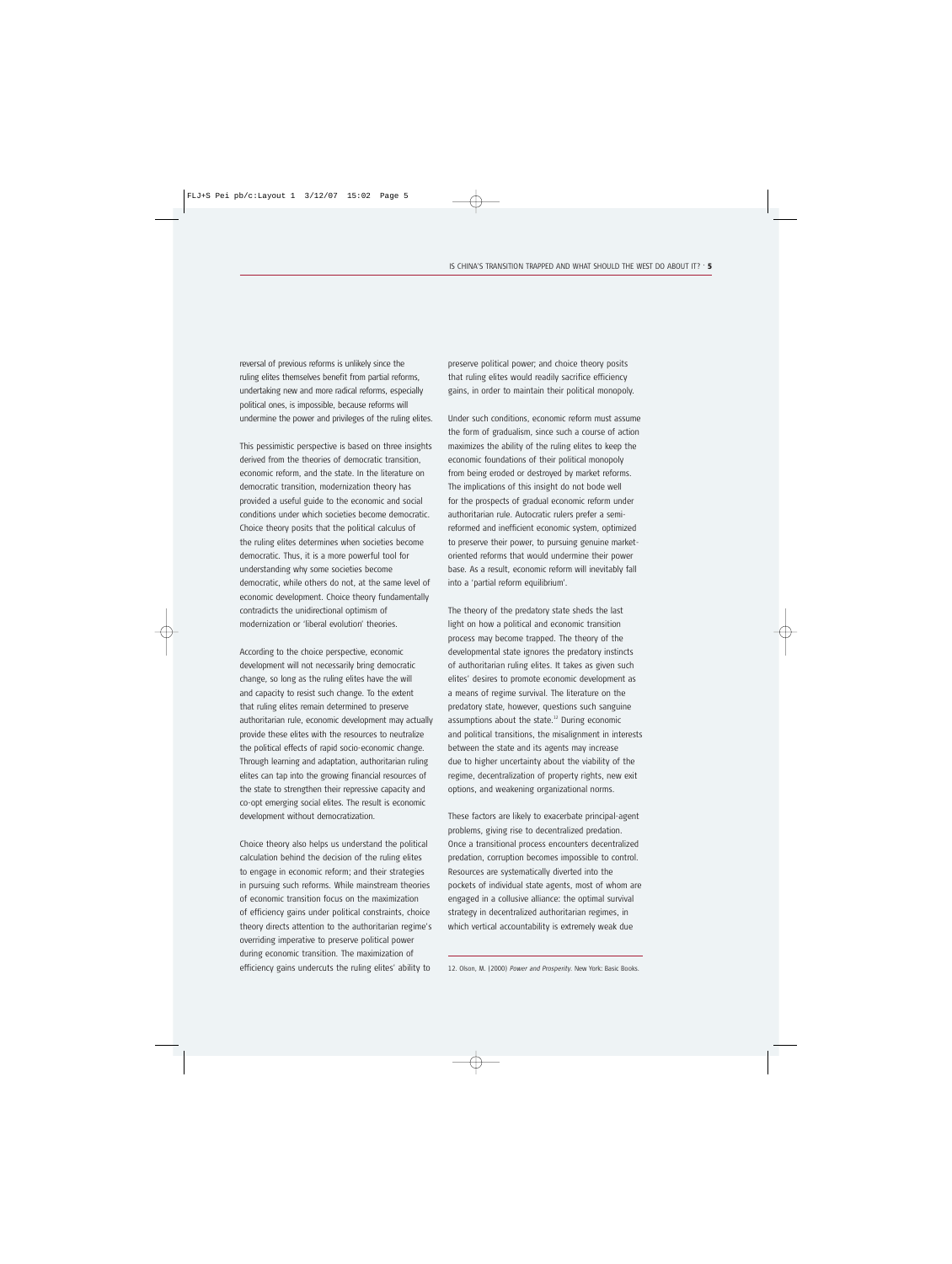to the asymmetry of information, lack of democracy, and suppression of civil society. The implications of predatory state theory are dire for transition societies: unless restrained by the rule of law, democratic politics, and civil society, decentralized predation will drain the state's resources, enrich rapacious government officials, and cause governance to deteriorate.

A growing body of evidence has provided empirical support for the theoretical perspective of 'authoritarian stagnation'.

### *Stagnant political reform*

Contrary to the predictions of liberal evolution, recent developments in China suggest that the ruling Communist Party has become more resistant to democratic reform, despite rapid gains in economic development achieved since the 1990s. The most promising developments of the 1980s and 1990s have either slowed significantly, or ground to a halt completely. These include the strengthening of the National People's Congress as an autonomous and representative branch of the government, the strengthening of the rule of law, the expansion of grass-roots democracy beyond the village level, and the growth of civil society.

Indeed, in recent years, the political atmosphere has grown more hostile to democratic transition, as the government, fearful of a repeat of the so-called 'colour revolutions', has intensified its control over the Chinese media, nongovernmental organizations, and the Internet, and of internal dissent. In the meantime, long-awaited liberal reforms of key political institutions, such as the courts, legislature, and the electoral system, have failed to materialize. Evidence also suggests that the CCP, bolstered by the increasing financial resources generated by economic growth, has grown increasingly sophisticated in deploying a two-pronged strategy of selective repression and political co-optation. With massive investments in anti-riot police, including providing the People's Armed People with more than 250,000 officers and soldiers, Internet censorship technologies, and other tools of domestic political

control, the Chinese government has built an apparatus highly capable of suppressing any organized challenge to its authority. At the same time, the government's efforts to co-opt social elites such as the intelligentsia, professionals, and private entrepreneurs appear to have paid-off. Today, the ruling party's relationship with these social elites remains close, and is fortified by political and economic favouritism.

#### *Lost momentum in economic reform*

Despite  $-$  or perhaps because of  $-$  successive years of double-digit growth, the pace of economic reform has visibly slowed, especially in the areas of privatization of large state-owned enterprises and de-monopolization. As observed by leading economists, China's reform strategy has been 'growing out of the plan'. Certainly, this strategy has delivered huge benefits, as evidenced by the relative shrinkage of the state sector. Yet, 30 years after the beginnings of the reforms, the state sector maintains its dominant role in the Chinese economy. Even though the nominal share of the state sector is, depending on the measurements used, 35 to 40 per cent of GDP, the role of the state is far more influential than this measure suggests.

Firstly, the state controls the financial system. It sets the most important price: credit. This factor alone can produce huge distortions in the economy.<sup>13</sup> Secondly, the state maintains control of another critical input: land. It enforces an onerous regulatory system that stifles competition. Thirdly, the state maintains effective monopolies in the most important sectors, such as telecommunications, energy, aviation, petrochemicals, transportation, and natural resources. Judging by recent announcements in Beijing, the government appears determined to hold on to these critical sectors and prevent foreign firms from penetrating them.

13. Although the government does not include financial services in its list of strategic sectors, financial services are effectively monopolized by the state.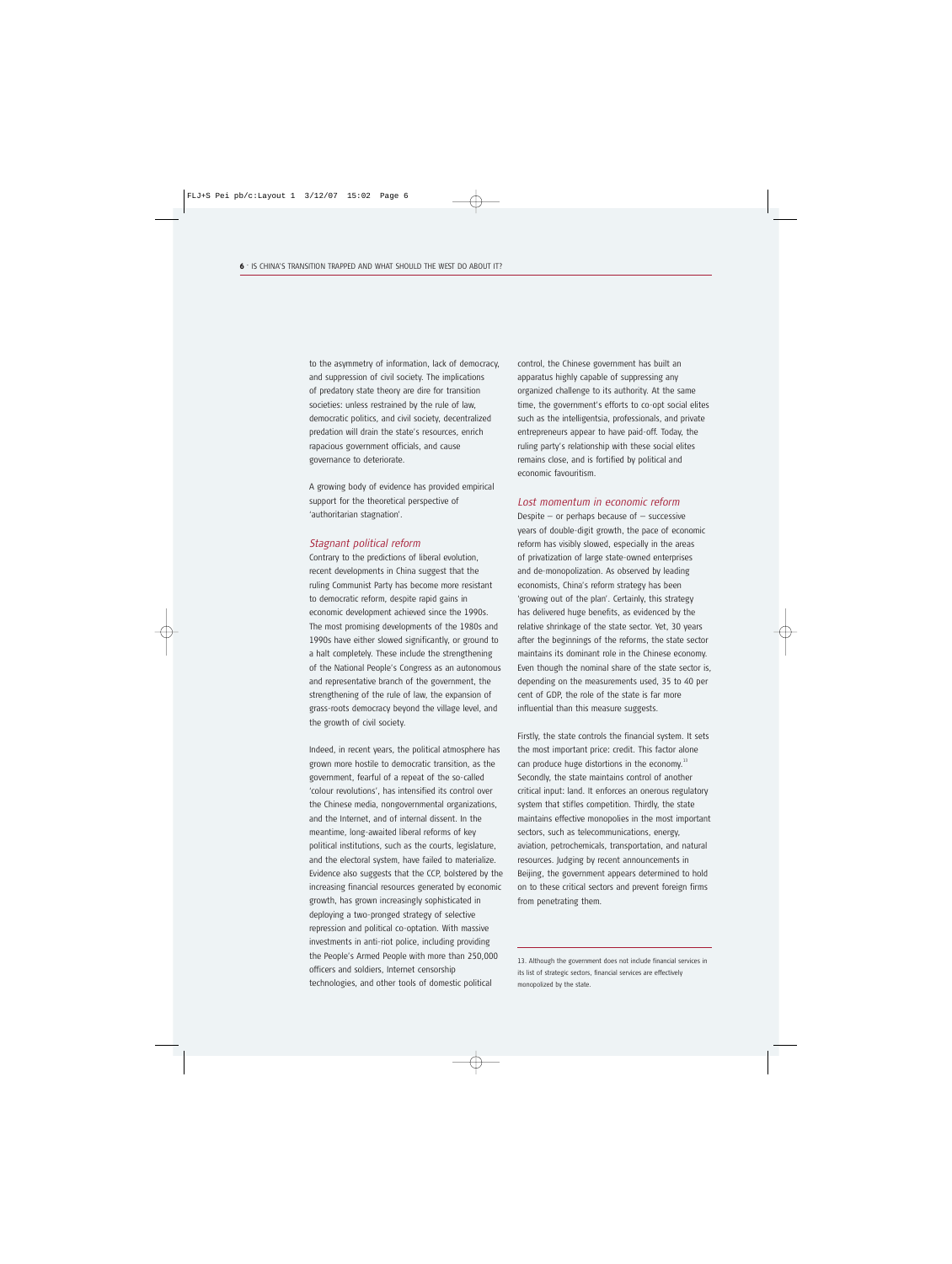### *The rise of a decentralized predatory state*

As predicted by predatory state theory, the agents of the state tend to abuse their official power for private gains when such power is unconstrained and unaccountable. During economic transition, predation by the state is more likely to be decentralized, due to decentralization of decision-making and property rights necessitated by reform. Consequently, local ruling elites acquire unprecedented discretionary powers over the use and disposal of state properties and resources, especially tax revenue, land, and bank credit. Inevitably, this creates huge opportunities for self-enrichment.

Three additional factors further exacerbate decentralized predation. Transition increases uncertainty about the future, reduces the time horizon, and increases the 'discount rate' of government officials, who have greater incentives to line their own pockets whilst remaining in power. The availability of exit options, for example, the private sector or emigration overseas, provide corrupt officials ready escape routes and safe havens to hide their ill-gotten wealth. The disappearance of ideological norms has removed the 'first normative line of defence' against graft.

Unsurprisingly, corruption has become pervasive throughout China. Each year roughly 100,000 party members and officials are punished for corruption; although only about three per cent of them are criminally prosecuted.<sup>14</sup> Decentralized predation exhibits many insidious forms, such as collusion among and between officials and organized crime, the 'sale and purchase' of government appointments by officials, and the systematic looting of state assets by the privileged and well-connected few, including the children of the ruling elites.

### *Policy implications*

Trapped transition in China has profound implications, both for China and the West. Within China, the continuation of the status quo will lead to an accumulation of social strains and governance deficits, such as rising inequality, pervasive corruption, deterioration in social services, and worsening environmental decay. Trapped transition will breed the seeds of future instability and drain current economic dynamism. Eventually, trapped transition or partial reform equilibrium will not be stable or sustainable.

Stagnant transition in China also affects relations between China and the West. If the status quo continues unchanged, the West will grow more sceptical about the rationale of engagement; since even sustained economic engagement and political dialogue with the Chinese government have proved ineffective in promoting democratization in the country. A stagnant China under authoritarian rule will not become a full and trusted partner of the West. It poses different challenges. Obviously, the West's optimistic forecast of China's future growth needs to be revised downwards in light of the internal weaknesses. China is unlikely to become a superpower in the twenty-first century; so there is less need to engage in a policy of strategic hedging against Beijing.

This leads to a third policy option between engagement and strategic hedging; a new approach which might be called 'critical engagement'. Such a policy will maintain the overall approach of economic and political engagement; but will increasingly regard promoting internal political and economic change in China as a top priority for the West, rather than soliciting international cooperation from Beijing. While respectful of China's tremendous achievement in poverty alleviation and economic development, a policy of critical engagement will not shy away from areas of fundamental disagreement between the West and the Chinese government; especially in

human rights, the rule of law, and democracy. 14. The Central Discipline and Inspection Commission announced that in 2006 the CCP punished 97,260 individuals for 'violation of the Party's rules'. But only 3530 were prosecuted. <www.chinanews.com.cn>, last viewed 14 February 2007.